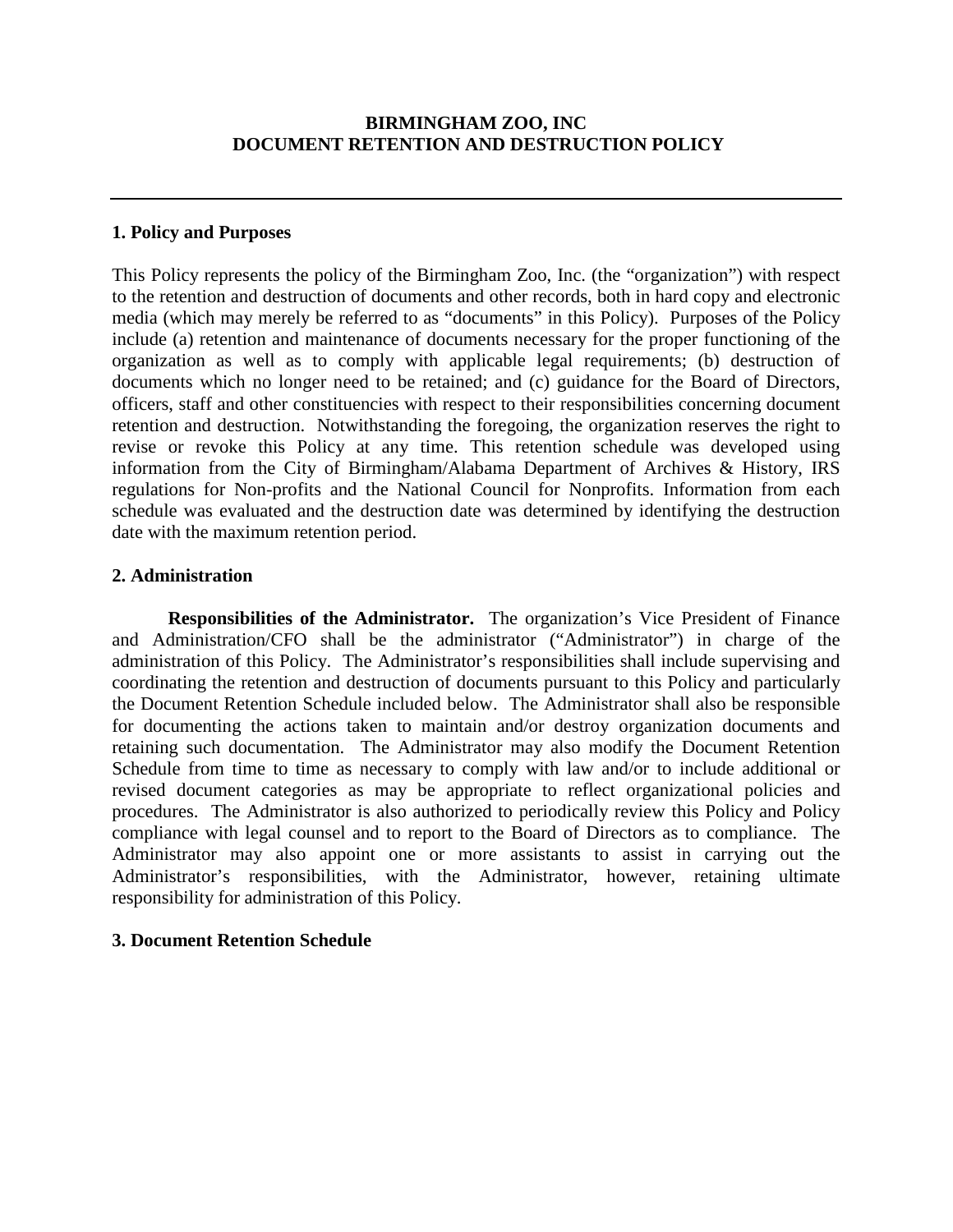| <b>DOCUMENT TYPE</b>                                 | <b>RETENTION PERIOD</b> |
|------------------------------------------------------|-------------------------|
| <b>ACCOUNTING &amp; FINANCE</b>                      |                         |
| <b>Accounts Payable</b>                              | 7 Years                 |
| <b>Accounts Receivable</b>                           | 7 Years                 |
| <b>Annual Financial Statements and Audit Reports</b> | Permanent               |
| Bank Statements, Reconciliations & Deposit Slips     | 7 Years                 |
| Canceled Checks - routine                            | 7 Years                 |
| Canceled Checks - special, such as loan repayment    | Permanent               |
| <b>Credit Card Receipts</b>                          | 3 Years                 |
| Employee/Business Expense Reports/Documents          | 7 Years                 |
| General Ledger                                       | Permanent               |
| <b>Interim Financial Statements</b>                  | 7 Years                 |

| CONTRIBUTIONS/GIFTS/GRANTS          |                                   |
|-------------------------------------|-----------------------------------|
| <b>Contribution Records</b>         | <b>I</b> Permanent                |
| Documents Evidencing Terms of Gifts | <b>IPermanent</b>                 |
| Grant records                       | 7 Years after end of Grant Period |

| <b>CORPORATE AND EXEMPTION</b>                       |                   |
|------------------------------------------------------|-------------------|
| Articles of Incorporation & Amendments               | <b>IPermanent</b> |
| <b>Bylaws &amp; Amendments</b>                       | Permanent         |
| Minute Book, Including Board & Committee Minutes     | Permanent         |
| Annual Reports to Attorney General                   | Permanent         |
| <b>Other Corporate Filings</b>                       | Permanent         |
| IRS Exemption Application (Form 1023 or 1024)        | Permanent         |
| <b>IRS Determination Letter</b>                      | <b>IPermanent</b> |
| State Exemption Application (if applicable)          | <b>IPermanent</b> |
| State Exemption Determination Letter (if applicable) | Permanent         |
| License and Permits                                  | Permanent         |
| Employer Identification (EIN) Designation            | Permanent         |

| <b>CORRESPONDENCE AND INTERNAL MEMORANDA</b>                                                                  |                              |  |
|---------------------------------------------------------------------------------------------------------------|------------------------------|--|
| Hard copy correspondence and internal memoranda relating to a particular document otherwise addressed in this |                              |  |
| Schedule should be retained for the same period as the document to which they relate                          |                              |  |
| Hard Copy correspondence and internal memoranda relating to routine matters                                   |                              |  |
| with no lasting significance                                                                                  | 13 Years                     |  |
| Correspondence and internal memoranda important to the organization or having                                 | Permanent, subject to review |  |
| lasting significance                                                                                          |                              |  |

| ELECTRONIC MAIL (E-MAIL) TO OR FROM THE ORGANIZATION                                                                                                                                                                                                              |                              |
|-------------------------------------------------------------------------------------------------------------------------------------------------------------------------------------------------------------------------------------------------------------------|------------------------------|
| Electronic mail (e-mails) relating to a particular document otherwise addressed in this Schedule should be retained for<br>the same period as the document to which they relate, but may be retained in hard copy form with the document to<br>which they relate. |                              |
| E-mails considered important to the organization or of lasting significance should<br>be printed and stored in a central repository                                                                                                                               | Permanent, subject to review |
| Electronically stored documents not included in either of the above categories                                                                                                                                                                                    | 2 Years                      |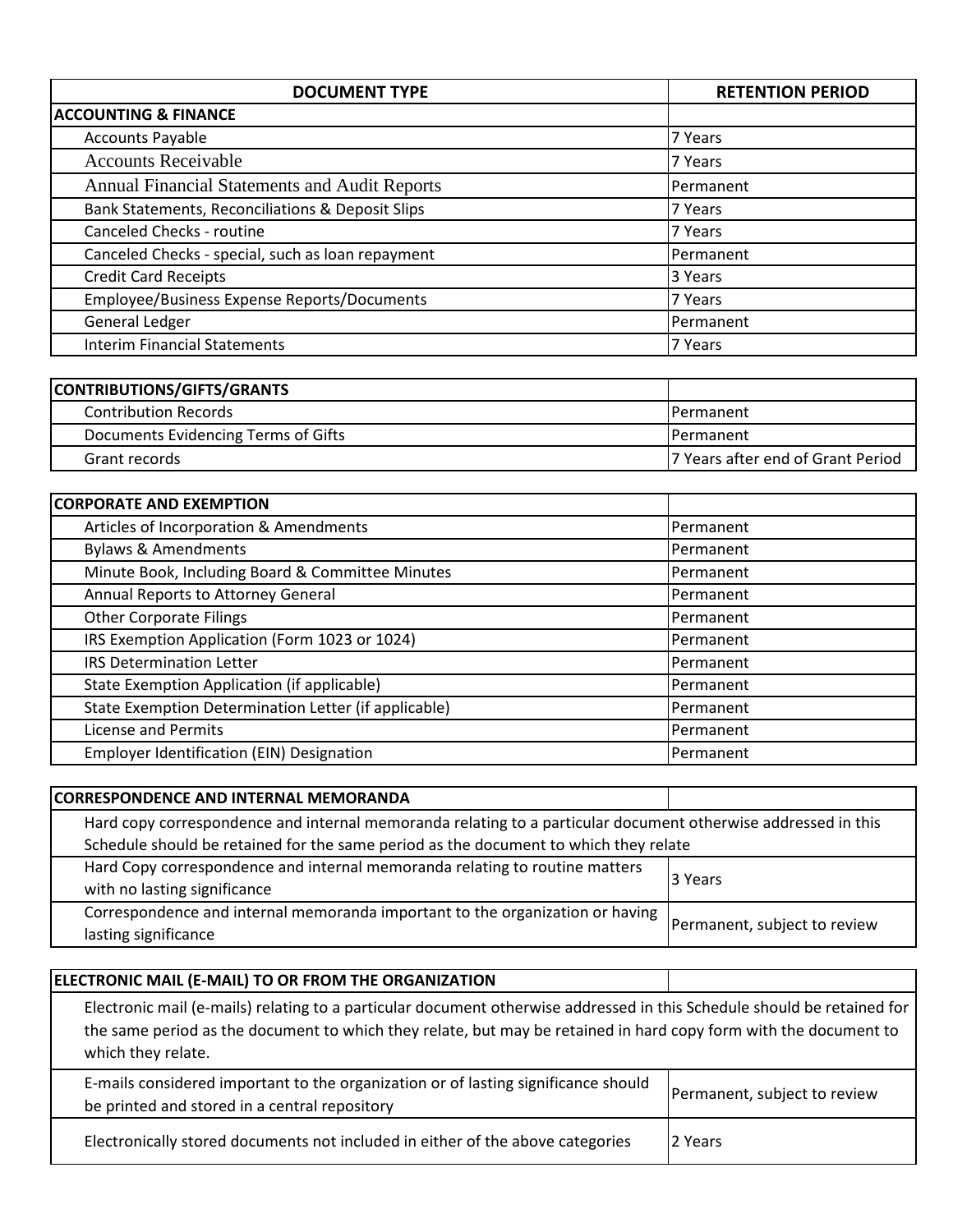| <b>ELECTRONICALLY STORED DOCUMENTS</b>                                                                      |  |  |
|-------------------------------------------------------------------------------------------------------------|--|--|
| Electronically stored documents (e.g., in pdf, text or other electronic format) comprising or relating to a |  |  |
| particular document otherwise addressed in this Schedule should be retained for the same period as the      |  |  |
| document which they comprise or to which they relate, but may be retained in hard copy form (unless the     |  |  |
| electronic aspect is of significance).                                                                      |  |  |
| Electronically stand degrees considered important to the examination on                                     |  |  |

Electronically stored documents considered important to the organization or of lasting significance should be printed and stored in a central repository Permanent, subject to review (unless the electronic aspect is of significance).

Electronically stored documents not included in either of the above categories  $\vert_{\text{Two Years}}$ 

| <b>EMPLOYMENT, PERSONNEL AND PENSION</b>                                         |                                                      |
|----------------------------------------------------------------------------------|------------------------------------------------------|
| <b>Personnel Records</b>                                                         | 10 Years after termination                           |
| <b>Employee contracts</b>                                                        | 10 Years after termination                           |
| Retirement and pension records                                                   | Permanent                                            |
| Employee Handbook                                                                | Permanent                                            |
| Employment Applications & Supplemental forms - Unsuccessful                      | 3 Years                                              |
| I-9 Forms                                                                        | 3 years after Employment/1 year<br>after termination |
| Time Sheets (including Leave & Attendance Records)                               | 2 years following audit                              |
| Cumulative leave/Attendance records                                              | 6 years following separation                         |
| Payroll records - Annual Payroll earnings reports/records. Wage & Tax statements | 50 years after end of tax years                      |
|                                                                                  | records were created                                 |
| Payroll records documenting deduction authorization                              | 6 years following separation                         |
| Payroll records documenting payroll deductions                                   | 2 years following audit                              |
| Employee "Cafeteria Plan' (Flexible Benefits) general information about the plan | Retain until superseded                              |
|                                                                                  | Retain 4 years after program                         |
| Employee Insurance Program Enrollment applications, correspondence etc.          | terminated or employee                               |
|                                                                                  | separation                                           |
| <b>Unemployment Compensation Files</b>                                           | 2 years following audit                              |
| Family Medical Act (FMLA) records                                                | 2 years following audit                              |
| <b>Equal Employment Opportunity Commission Files</b>                             | 3 years                                              |

| <b>IINSURANCE</b>                                                             |                   |
|-------------------------------------------------------------------------------|-------------------|
| Property, D&O, Workers' Compensation and General Liability Insurance Policies | <b>IPermanent</b> |
| Insurance Claims records                                                      | <b>IPermanent</b> |

| <b>ILEGAL AND CONTRACTS</b>                                          |                            |
|----------------------------------------------------------------------|----------------------------|
| Contracts, related correspondence and other supporting documentation | 10 years after termination |
| Legal correspondence                                                 | <b>IPermanent</b>          |